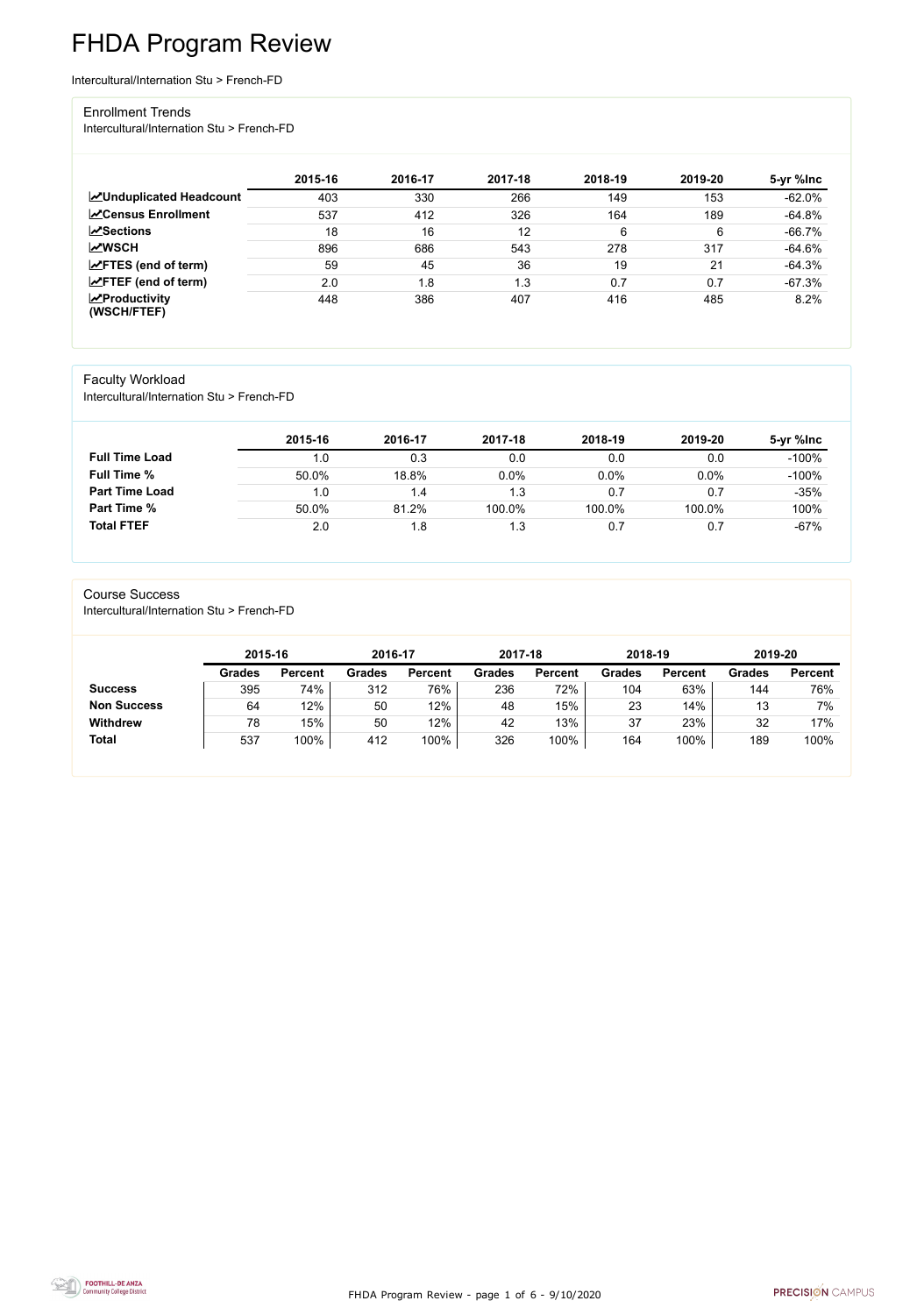FHDA Program Review - page 2 of 6 - 9/10/2020



### Course Success for African American, Latinx, and Filipinx Students

### Course Success for Asian, Native American, Pacific Islander, White, and Decline to State Students

|                    |               | 2015-16        |               | 2016-17        |               | 2017-18        |               | 2018-19        | 2019-20       |                |
|--------------------|---------------|----------------|---------------|----------------|---------------|----------------|---------------|----------------|---------------|----------------|
|                    | <b>Grades</b> | <b>Percent</b> | <b>Grades</b> | <b>Percent</b> | <b>Grades</b> | <b>Percent</b> | <b>Grades</b> | <b>Percent</b> | <b>Grades</b> | <b>Percent</b> |
| <b>Success</b>     | 127           | 68%            | 89            | 63%            | 66            | 62%            | 36            | 49%            | 25            | 48%            |
| <b>Non Success</b> | 28            | 15%            | 27            | 19%            | 21            | 20%            | 17            | 23%            |               | 17%            |
| <b>Withdrew</b>    | 32            | 17%            | 25            | 18%            | 20            | 19%            | 21            | 28%            | 18            | 35%            |
| <b>Total</b>       | 187           | 100%           | 141           | 100%           | 107           | 100%           | 74            | 100%           | 52            | 100%           |

|                    | 2015-16       |                | 2016-17       |                | 2017-18       |                | 2018-19       |                | 2019-20       |                |
|--------------------|---------------|----------------|---------------|----------------|---------------|----------------|---------------|----------------|---------------|----------------|
|                    | <b>Grades</b> | <b>Percent</b> | <b>Grades</b> | <b>Percent</b> | <b>Grades</b> | <b>Percent</b> | <b>Grades</b> | <b>Percent</b> | <b>Grades</b> | <b>Percent</b> |
| <b>Success</b>     | 268           | 77%            | 223           | 82%            | 170           | 78%            | 68            | 76%            | 119           | 87%            |
| <b>Non Success</b> | 36            | 10%            | 23            | 8%             | 27            | 12%            | 6             | 7%             | 4             | 3%             |
| <b>Withdrew</b>    | 46            | 13%            | 25            | 9%             | 22            | 10%            | 16            | 18%            | 14            | 10%            |
| <b>Total</b>       | 350           | 100%           | 271           | 100%           | 219           | 100%           | 90            | 100%           | 137           | 100%           |
|                    |               |                |               |                |               |                |               |                |               |                |

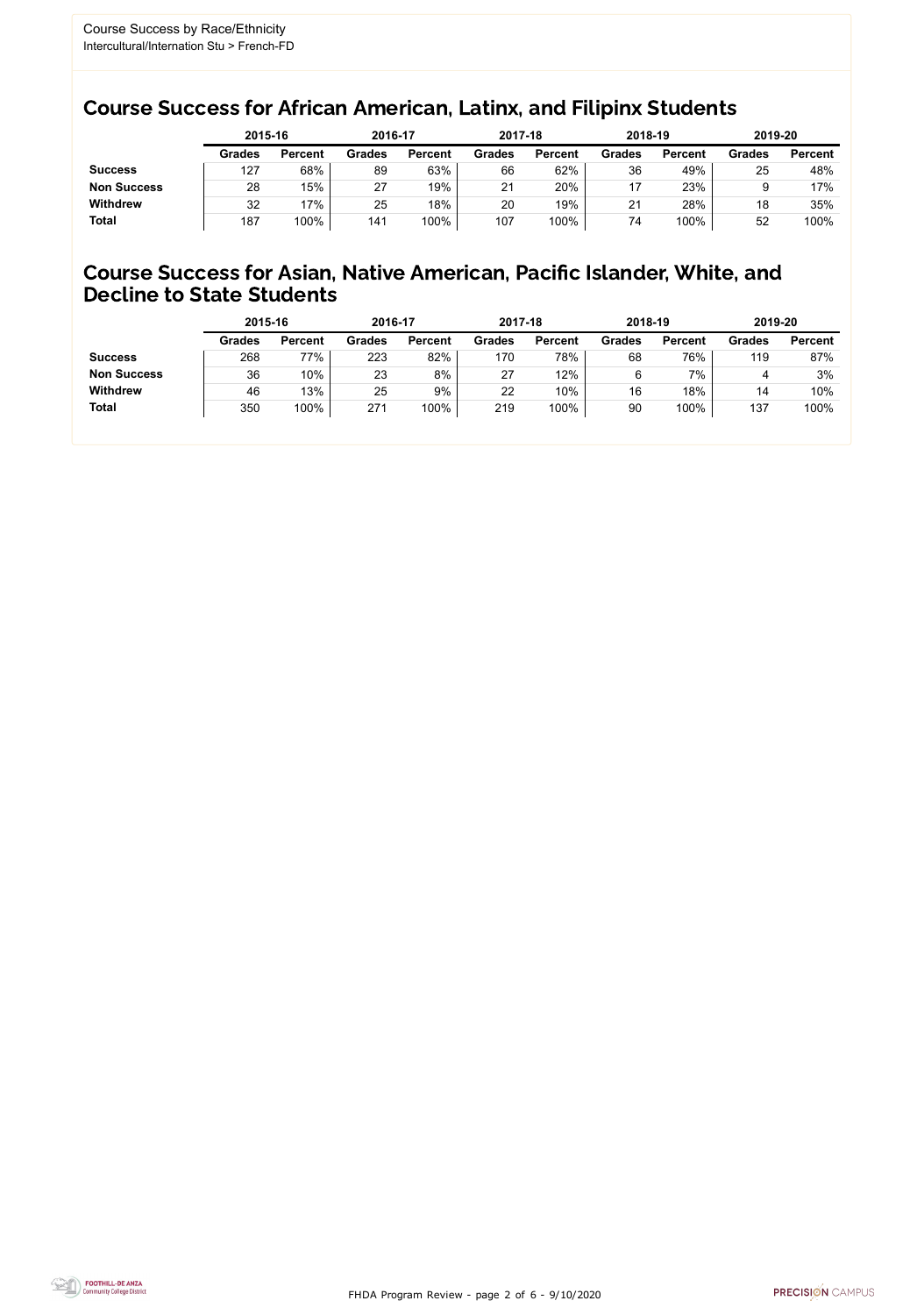

Some courses may continue to be listed but no longer have data due to renumbering or because the course was not offered in the past five years.



### by Gender

|                     |     | 2015-16        |     | 2016-17        |     | 2017-18        |     | 2018-19        |     | 2019-20        |  |
|---------------------|-----|----------------|-----|----------------|-----|----------------|-----|----------------|-----|----------------|--|
|                     | Enr | <b>Percent</b> | Enr | <b>Percent</b> | Enr | <b>Percent</b> | Enr | <b>Percent</b> | Enr | <b>Percent</b> |  |
| <b>Female</b>       | 327 | 61%            | 249 | 60%            | 177 | 54%            | 93  | 57%            | 114 | 60%            |  |
| <b>Male</b>         | 204 | 38%            | 161 | 39%            | 148 | 45%            | 67  | 41%            | 74  | 38%            |  |
| <b>Not Reported</b> |     | $1\%$          | ⌒   | 0%             |     | $0\%$          |     | 2%             |     | 2%             |  |
| <b>Total</b>        | 537 | 100%           | 412 | 100%           | 326 | 100%           | 164 | 100%           | 189 | 100%           |  |

### by Ethnicity

|                         | 2015-16        |                |                | 2016-17        |     | 2017-18        |                | 2018-19        | 2019-20 |                |
|-------------------------|----------------|----------------|----------------|----------------|-----|----------------|----------------|----------------|---------|----------------|
|                         | Enr            | <b>Percent</b> | Enr            | <b>Percent</b> | Enr | <b>Percent</b> | Enr            | <b>Percent</b> | Enr     | <b>Percent</b> |
| <b>African American</b> | 26             | 5%             | 24             | 6%             | 12  | 4%             | 6              | 4%             |         | 4%             |
| Asian                   | 198            | 37%            | 161            | 39%            | 111 | 34%            | 51             | 31%            | 63      | 33%            |
| <b>Filipinx</b>         | 23             | 4%             | 19             | 5%             | 11  | 3%             | 3              | 2%             |         | 4%             |
| Latinx                  | 138            | 26%            | 98             | 24%            | 84  | 26%            | 65             | 40%            | 38      | 20%            |
| <b>Native American</b>  | $\overline{2}$ | $0\%$          | $\overline{2}$ | $0\%$          |     | $0\%$          | 0              | $0\%$          | 3       | 2%             |
| <b>Pacific Islander</b> |                | $0\%$          | 4              | $1\%$          | 4   | $1\%$          | 0              | $0\%$          |         | $1\%$          |
| White                   | 133            | 25%            | 99             | 24%            | 93  | 29%            | 37             | 23%            | 55      | 29%            |
| <b>Decline to State</b> | 16             | 3%             | 5              | $1\%$          | 10  | 3%             | $\overline{2}$ | $1\%$          | 15      | 8%             |
| <b>Total</b>            | 537            | 100%           | 412            | 100%           | 326 | 100%           | 164            | 100%           | 189     | 100%           |

### by Age

|              | 2015-16 |                |     | 2016-17        |     | 2017-18        | 2018-19 |                | 2019-20 |                |
|--------------|---------|----------------|-----|----------------|-----|----------------|---------|----------------|---------|----------------|
|              | Enr     | <b>Percent</b> | Enr | <b>Percent</b> | Enr | <b>Percent</b> | Enr     | <b>Percent</b> | Enr     | <b>Percent</b> |
| 19 or less   | 115     | 21%            | 77  | 19%            | 64  | 20%            | 43      | 26%            | 56      | 30%            |
| $20 - 24$    | 275     | 51%            | 211 | 51%            | 141 | 43%            | 75      | 46%            | 61      | 32%            |
| 25-39        | 98      | 18%            | 80  | 19%            | 81  | 25%            | 34      | 21%            | 36      | 19%            |
| $40 +$       | 49      | 9%             | 44  | 11%            | 40  | 12%            | 12      | 7%             | 36      | 19%            |
| <b>Total</b> | 537     | 100%           | 412 | 100%           | 326 | 100%           | 164     | 100%           | 189     | 100%           |

## by Education Level

|                           | 2015-16 |                |     | 2016-17        |     | 2017-18        | 2018-19 |                | 2019-20 |                |
|---------------------------|---------|----------------|-----|----------------|-----|----------------|---------|----------------|---------|----------------|
|                           | Enr     | <b>Percent</b> | Enr | <b>Percent</b> | Enr | <b>Percent</b> | Enr     | <b>Percent</b> | Enr     | <b>Percent</b> |
| <b>Bachelor or higher</b> | 72      | 13%            | 62  | 15%            | 65  | 20%            | 27      | 16%            | 46      | 24%            |
| <b>Associate</b>          | 18      | 3%             | 12  | 3%             |     | 2%             |         | 2%             |         | 2%             |
| <b>HS/Equivalent</b>      | 397     | 74%            | 290 | 70%            | 226 | 69%            | 120     | 73%            | 118     | 62%            |
| <b>All Other</b>          | 50      | 9%             | 48  | 12%            | 28  | 9%             | 14      | 9%             | 22      | 12%            |
| <b>Total</b>              | 537     | 100%           | 412 | 100%           | 326 | 100%           | 164     | 100%           | 189     | 100%           |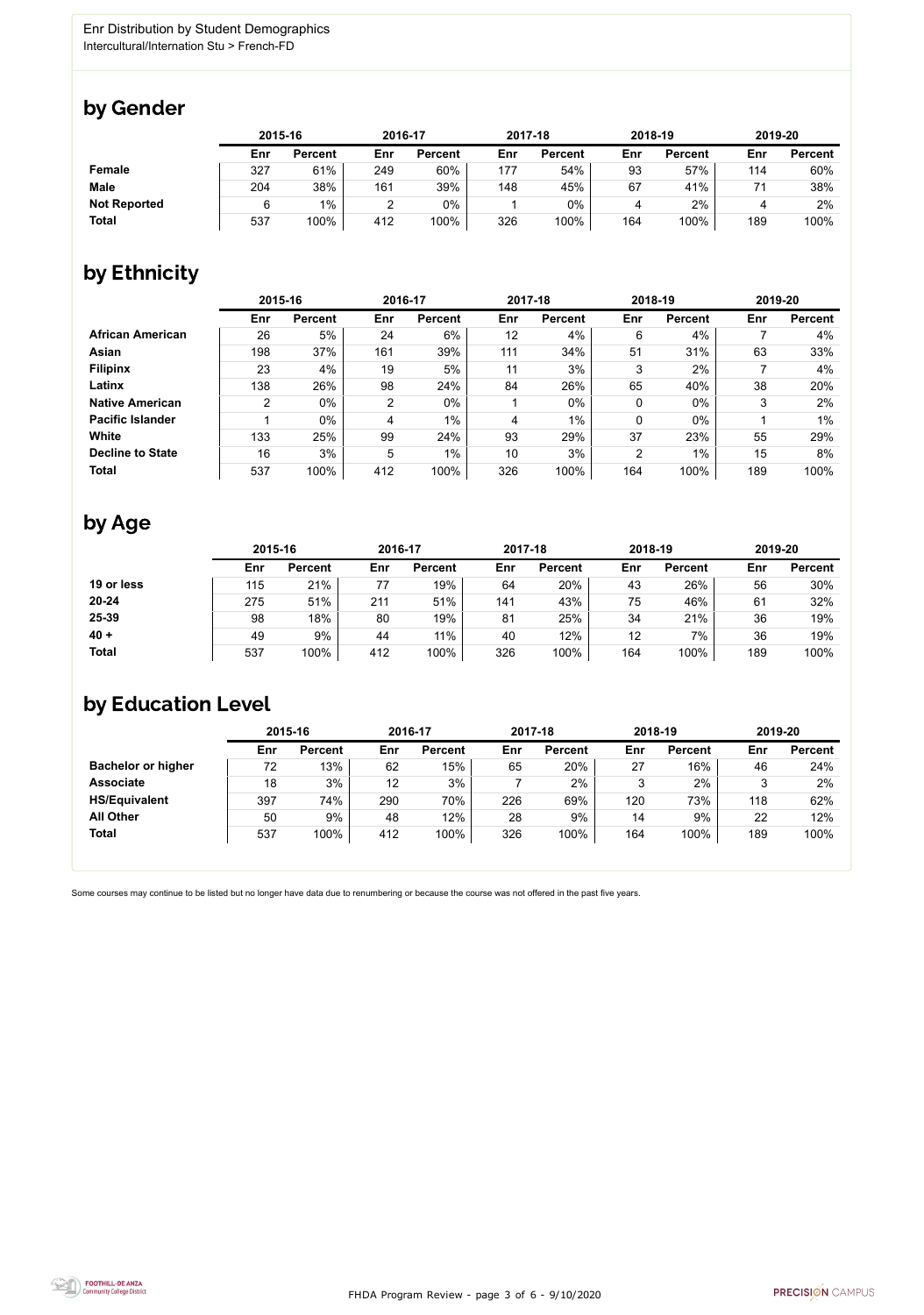FHDA Program Review - page 4 of 6 - 9/10/2020



#### Success Rates by Gender Intercultural/Internation Stu > French-FD

|                     | 2019-20       |                                      |               |                |               |                |               |                |  |  |  |  |  |
|---------------------|---------------|--------------------------------------|---------------|----------------|---------------|----------------|---------------|----------------|--|--|--|--|--|
|                     |               | <b>Non Success</b><br><b>Success</b> |               |                |               |                | <b>Total</b>  |                |  |  |  |  |  |
|                     | <b>Grades</b> | <b>Percent</b>                       | <b>Grades</b> | <b>Percent</b> | <b>Grades</b> | <b>Percent</b> | <b>Grades</b> | <b>Percent</b> |  |  |  |  |  |
| Female              | 84            | 74%                                  | 8             | 7%             | 22            | 19%            | 114           | 100%           |  |  |  |  |  |
| <b>Male</b>         | 56            | 79%                                  | 5             | 7%             | 10            | 14%            | 71            | 100%           |  |  |  |  |  |
| <b>Not Reported</b> | 4             | 100%                                 |               | $0\%$          |               | $0\%$          | 4             | 100%           |  |  |  |  |  |
| All                 | 144           | 76%                                  | 13            | 7%             | 32            | 17%            | 189           | 100%           |  |  |  |  |  |

|                     |                | 2018-19        |                    |                |                 |                |               |                |  |  |  |  |  |  |
|---------------------|----------------|----------------|--------------------|----------------|-----------------|----------------|---------------|----------------|--|--|--|--|--|--|
|                     | <b>Success</b> |                | <b>Non Success</b> |                | <b>Withdrew</b> |                | <b>Total</b>  |                |  |  |  |  |  |  |
|                     | <b>Grades</b>  | <b>Percent</b> | <b>Grades</b>      | <b>Percent</b> | <b>Grades</b>   | <b>Percent</b> | <b>Grades</b> | <b>Percent</b> |  |  |  |  |  |  |
| <b>Female</b>       | 60             | 65%            | 13                 | 14%            | 20              | 22%            | 93            | 100%           |  |  |  |  |  |  |
| <b>Male</b>         | 41             | 61%            | 10                 | 15%            | 16              | 24%            | 67            | 100%           |  |  |  |  |  |  |
| <b>Not Reported</b> | 3              | 75%            |                    | 0%             |                 | 25%            |               | 100%           |  |  |  |  |  |  |
| All                 | 104            | 63%            | 23                 | 14%            | 37              | 23%            | 164           | 100%           |  |  |  |  |  |  |

|                     |               | 2017-18                              |               |                |               |                 |               |                |  |  |  |  |  |  |
|---------------------|---------------|--------------------------------------|---------------|----------------|---------------|-----------------|---------------|----------------|--|--|--|--|--|--|
|                     |               | <b>Non Success</b><br><b>Success</b> |               |                |               | <b>Withdrew</b> | <b>Total</b>  |                |  |  |  |  |  |  |
|                     | <b>Grades</b> | <b>Percent</b>                       | <b>Grades</b> | <b>Percent</b> | <b>Grades</b> | <b>Percent</b>  | <b>Grades</b> | <b>Percent</b> |  |  |  |  |  |  |
| Female              | 130           | 73%                                  | 25            | 14%            | 22            | 12%             | 177           | 100%           |  |  |  |  |  |  |
| <b>Male</b>         | 106           | 72%                                  | 23            | 16%            | 19            | 13%             | 148           | 100%           |  |  |  |  |  |  |
| <b>Not Reported</b> | 0             | $0\%$                                |               | $0\%$          |               | 100%            |               | 100%           |  |  |  |  |  |  |
| All                 | 236           | 72%                                  | 48            | 15%            | 42            | 13%             | 326           | 100%           |  |  |  |  |  |  |

|                     |               | 2016-17        |               |                |                 |                |               |                |  |  |
|---------------------|---------------|----------------|---------------|----------------|-----------------|----------------|---------------|----------------|--|--|
|                     |               | <b>Success</b> |               |                | <b>Withdrew</b> |                | <b>Total</b>  |                |  |  |
|                     | <b>Grades</b> | <b>Percent</b> | <b>Grades</b> | <b>Percent</b> | <b>Grades</b>   | <b>Percent</b> | <b>Grades</b> | <b>Percent</b> |  |  |
| Female              | 205           | 82%            |               | $7\%$          | 27              | 11%            | 249           | 100%           |  |  |
| <b>Male</b>         | 105           | 65%            | 33            | 20%            | 23              | 14%            | 161           | 100%           |  |  |
| <b>Not Reported</b> |               | 100%           |               | 0%             |                 | $0\%$          |               | 100%           |  |  |
| All                 | 312           | 76%            | 50            | 12%            | 50              | 12%            | 412           | 100%           |  |  |

|                     | 2015-16        |                    |               |                 |               |                |               |                |  |
|---------------------|----------------|--------------------|---------------|-----------------|---------------|----------------|---------------|----------------|--|
|                     | <b>Success</b> | <b>Non Success</b> |               | <b>Withdrew</b> |               | <b>Total</b>   |               |                |  |
|                     | <b>Grades</b>  | <b>Percent</b>     | <b>Grades</b> | <b>Percent</b>  | <b>Grades</b> | <b>Percent</b> | <b>Grades</b> | <b>Percent</b> |  |
| <b>Female</b>       | 251            | 77%                | 33            | 10%             | 43            | 13%            | 327           | 100%           |  |
| <b>Male</b>         | 139            | 68%                | 30            | 15%             | 35            | 17%            | 204           | 100%           |  |
| <b>Not Reported</b> | 5              | 83%                |               | 17%             |               | $0\%$          | 6             | 100%           |  |
| All                 | 395            | 74%                | 64            | 12%             | 78            | 15%            | 537           | 100%           |  |

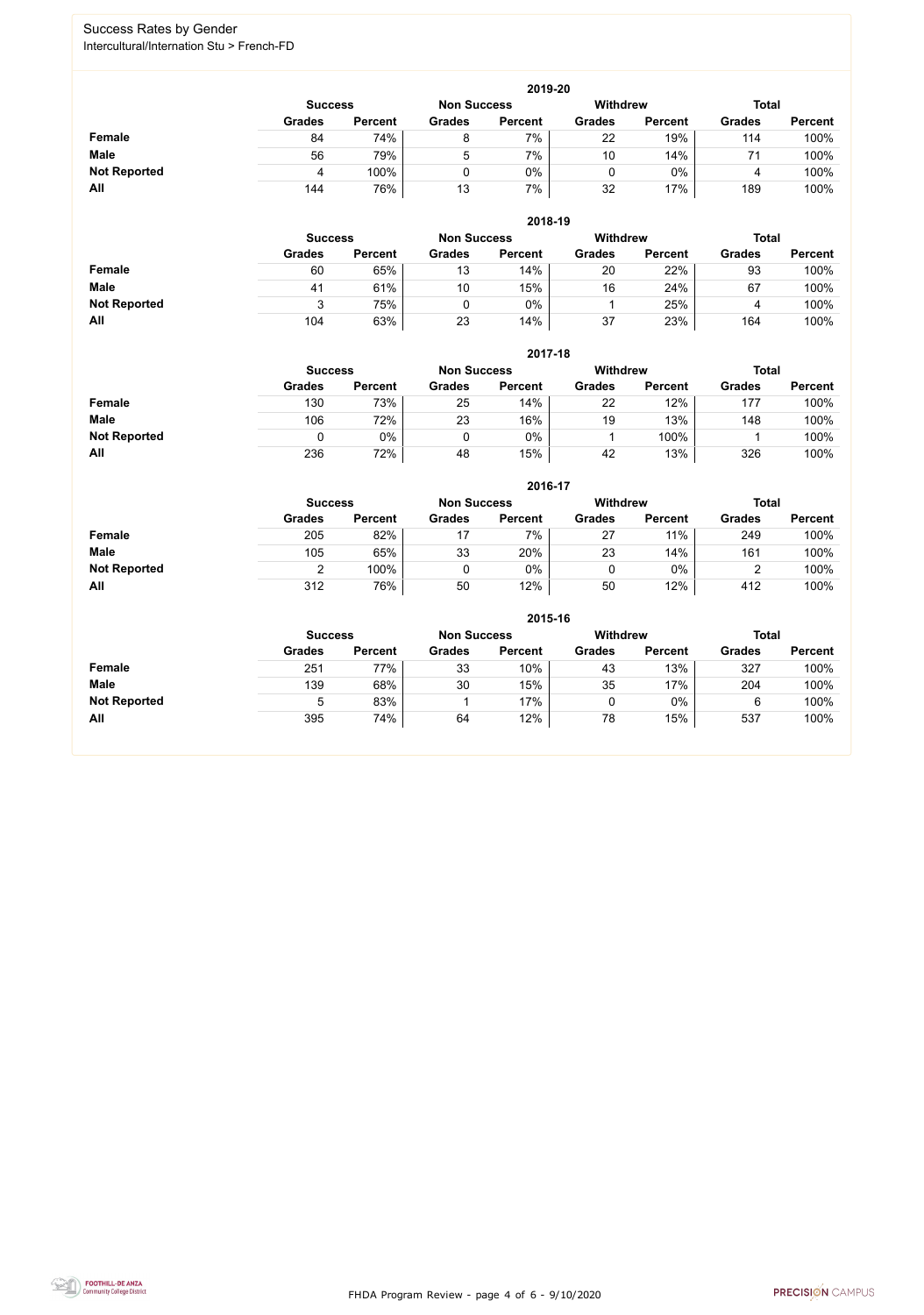FHDA Program Review - page 5 of 6 - 9/10/2020



### Success Rates by Age Intercultural/Internation Stu > French-FD

|            |                |                |                    | 2019-20        |                 |                |               |                |
|------------|----------------|----------------|--------------------|----------------|-----------------|----------------|---------------|----------------|
|            | <b>Success</b> |                | <b>Non Success</b> |                | <b>Withdrew</b> |                | <b>Total</b>  |                |
|            | <b>Grades</b>  | <b>Percent</b> | <b>Grades</b>      | <b>Percent</b> | <b>Grades</b>   | <b>Percent</b> | <b>Grades</b> | <b>Percent</b> |
| 19 or less | 43             | 77%            | 3                  | 5%             | 10              | 18%            | 56            | 100%           |
| $20 - 24$  | 41             | 67%            | 5                  | 8%             | 15              | 25%            | 61            | 100%           |
| 25-39      | 29             | 81%            | 4                  | 11%            | 3               | 8%             | 36            | 100%           |
| $40 +$     | 31             | 86%            |                    | 3%             | 4               | 11%            | 36            | 100%           |
| All        | 144            | 76%            | 13                 | 7%             | 32              | 17%            | 189           | 100%           |

|            |                |                |                 | 2018-19            |                 |                |               |                |
|------------|----------------|----------------|-----------------|--------------------|-----------------|----------------|---------------|----------------|
|            | <b>Success</b> |                |                 | <b>Non Success</b> | <b>Withdrew</b> |                | <b>Total</b>  |                |
|            | <b>Grades</b>  | <b>Percent</b> | <b>Grades</b>   | <b>Percent</b>     | <b>Grades</b>   | <b>Percent</b> | <b>Grades</b> | <b>Percent</b> |
| 19 or less | 27             | 63%            | 5               | 12%                | 11              | 26%            | 43            | 100%           |
| $20 - 24$  | 49             | 65%            | 10 <sup>°</sup> | 13%                | 16              | 21%            | 75            | 100%           |
| 25-39      | 18             | 53%            | 8               | 24%                | 8               | 24%            | 34            | 100%           |
| $40 +$     | 10             | 83%            |                 | 0%                 | 2               | 17%            | 12            | 100%           |
| All        | 104            | 63%            | 23              | 14%                | 37              | 23%            | 164           | 100%           |

|            |                |                |               | 2017-18            |                 |                |               |                |
|------------|----------------|----------------|---------------|--------------------|-----------------|----------------|---------------|----------------|
|            | <b>Success</b> |                |               | <b>Non Success</b> | <b>Withdrew</b> |                | <b>Total</b>  |                |
|            | <b>Grades</b>  | <b>Percent</b> | <b>Grades</b> | <b>Percent</b>     | <b>Grades</b>   | <b>Percent</b> | <b>Grades</b> | <b>Percent</b> |
| 19 or less | 44             | 69%            |               | 11%                | 13              | 20%            | 64            | 100%           |
| $20 - 24$  | 103            | 73%            | 22            | 16%                | 16              | 11%            | 141           | 100%           |
| 25-39      | 52             | 64%            | 16            | 20%                | 13              | 16%            | 81            | 100%           |
| $40 +$     | 37             | 93%            | 3             | 8%                 | 0               | 0%             | 40            | 100%           |
| All        | 236            | 72%            | 48            | 15%                | 42              | 13%            | 326           | 100%           |

|            |                |                    |               | 2016-17         |               |                |               |                |
|------------|----------------|--------------------|---------------|-----------------|---------------|----------------|---------------|----------------|
|            | <b>Success</b> | <b>Non Success</b> |               | <b>Withdrew</b> |               | <b>Total</b>   |               |                |
|            | <b>Grades</b>  | <b>Percent</b>     | <b>Grades</b> | <b>Percent</b>  | <b>Grades</b> | <b>Percent</b> | <b>Grades</b> | <b>Percent</b> |
| 19 or less | 60             | 78%                | 9             | 12%             | 8             | 10%            | 77            | 100%           |
| $20 - 24$  | 155            | 73%                | 31            | 15%             | 25            | 12%            | 211           | 100%           |
| 25-39      | 57             | 71%                | 9             | 11%             | 14            | 18%            | 80            | 100%           |
| $40 +$     | 40             | 91%                |               | 2%              | 3             | 7%             | 44            | 100%           |
| All        | 312            | 76%                | 50            | 12%             | 50            | 12%            | 412           | 100%           |

|            |                                      |                |               | 2015-16        |                 |                |               |                |
|------------|--------------------------------------|----------------|---------------|----------------|-----------------|----------------|---------------|----------------|
|            | <b>Non Success</b><br><b>Success</b> |                |               |                | <b>Withdrew</b> |                | <b>Total</b>  |                |
|            | <b>Grades</b>                        | <b>Percent</b> | <b>Grades</b> | <b>Percent</b> | <b>Grades</b>   | <b>Percent</b> | <b>Grades</b> | <b>Percent</b> |
| 19 or less | 93                                   | 81%            | 14            | 12%            | 8               | 7%             | 115           | 100%           |
| $20 - 24$  | 190                                  | 69%            | 37            | 13%            | 48              | 17%            | 275           | 100%           |
| 25-39      | 69                                   | 70%            | 8             | 8%             | 21              | 21%            | 98            | 100%           |
| $40 +$     | 43                                   | 88%            | 5             | 10%            |                 | 2%             | 49            | 100%           |
| All        | 395                                  | 74%            | 64            | 12%            | 78              | 15%            | 537           | 100%           |